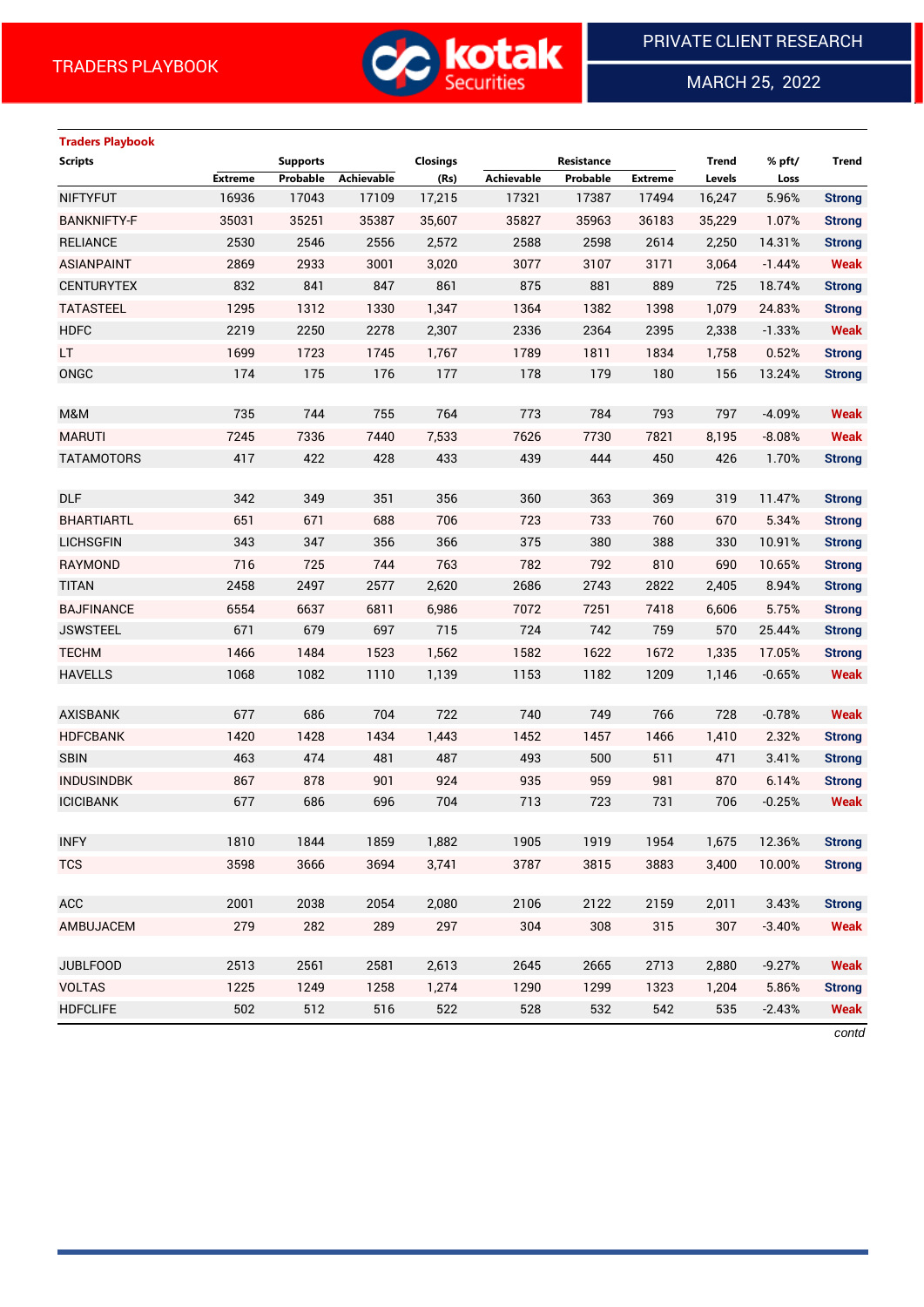## **Closing Pricess**

Closing price is that price at which a scrip closes on the previous day. Traders can start their intraday trade on this level. The stock or index should sustain above or below the closing price else you should exit the trade. Ideally, half a percent should be the stop loss above or below the closing price to enter the trade.

## **Trend**

Trend is the level at which the tendency of Indices and Stocks can be identified. For best results, you can use the 'Trend Remarks' to trade. A 'Weak' trend means that traders can trade with a negative bias. If the trend is 'Strong', you can trade long with a positive bias. Base price should be the closing price.

## **Achievable (Supp/Resis)**

It is the price which can be achieved if the Index/Stock trades above or below the closing price. During normal course of trading, first levels are important as one can take profits around first resistance and supports levels.

## **Probable (Supp/Resis)**

It's a second resistance/support and can be achieved if stocks/indices are in trending mode. Events can lead stocks and indices to reach these levels.

#### **Extreme levels**

Sometimes, the stocks fall or rise to their average lowest or highest levels FOR THE DAY and that may act as an excellent contra buying or selling opportunity with a stop loss given in the table. This means buying around extreme support and selling around extreme resistance strictly with a given stop loss. For e.g. If the extreme support for Nifty is given at 5605, and in case the market comes down to similar levels, then you can initiate long positions with the given 'stop loss for long' in the column, say at 5585. If it breaks 5585 then the trader must exit the position. This is valid on both the sides.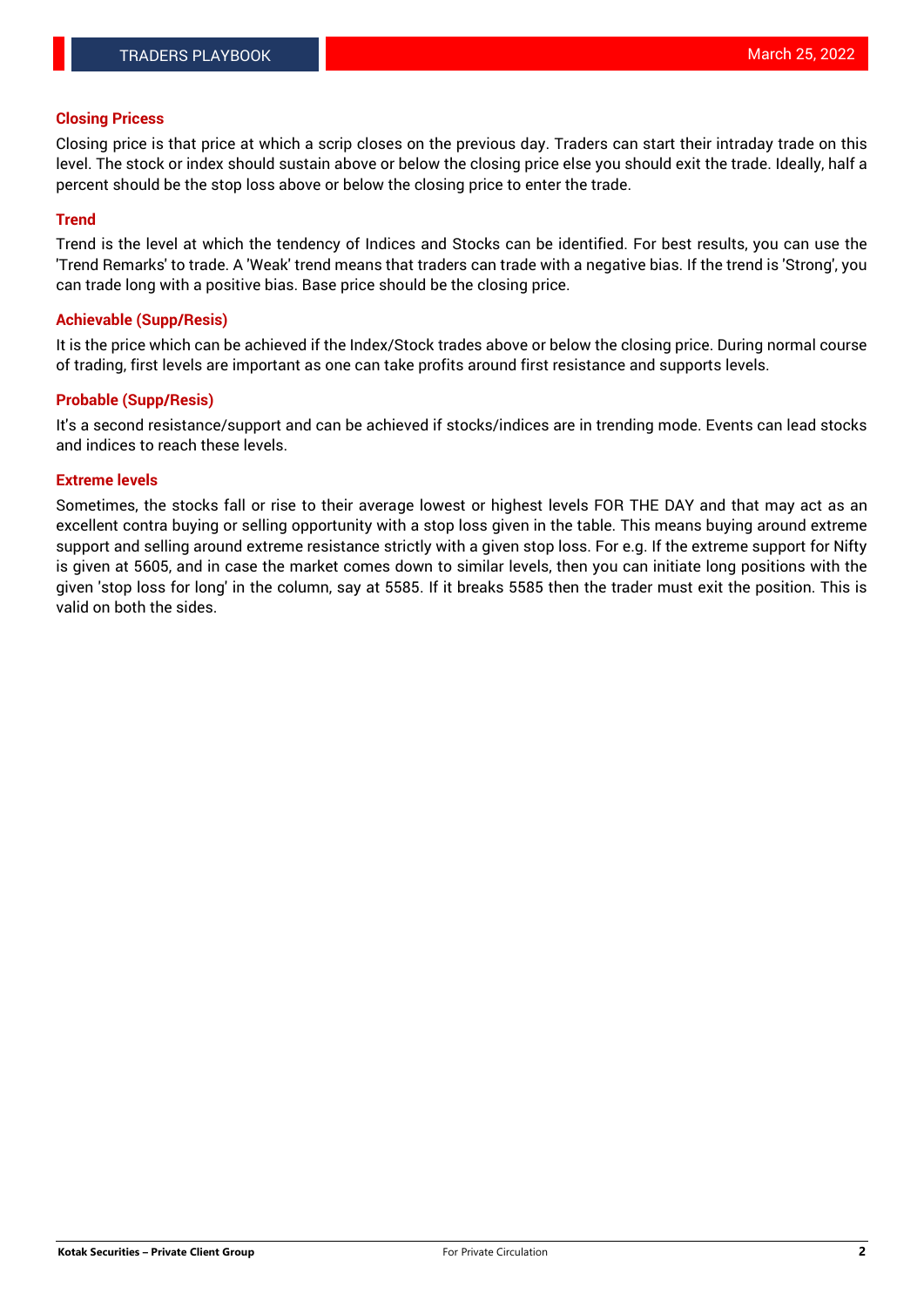## **RATING SCALE (PRIVATE CLIENT GROUP)**

| <b>BUY</b>             | $-$ | A condition that indicates a good time to buy a stock. The exact circumstances of the signal will be determined by the indicator that an<br>analyst is using.    |
|------------------------|-----|------------------------------------------------------------------------------------------------------------------------------------------------------------------|
| <b>SELL</b>            |     | - A condition that indicates a good time to sell a stock. The exact circumstances of the signal will be determined by the indicator that an<br>analyst is using. |
| <b>Stop Loss Order</b> |     | An instruction to the broker to buy or sell stock when it trades beyond a specified price. They serve to either protect your profits or<br>limit your losses.    |

#### **FUNDAMENTAL RESEARCH TEAM (PRIVATE CLIENT GROUP)**

**Shrikant Chouhan Arun Agarwal Amit Agarwal, CFA Hemali Dhame** Head of Research Auto & Auto Ancillary Transportation, Paints, FMCG Banking & Finance shrikant.chouhan@kotak.com arun.agarwal@kotak.com agarwal.amit@kotak.com Hemali.Dhame@kotak.com

**Jatin Damania Purvi Shah Rini Mehta K. Kathirvelu** Metals & Mining, Midcap **Pharmaceuticals** Research Associate Support Executive jatin.damania@kotak.com [purvi.shah@kotak.com](mailto:purvi.shah@kotak.com) rini.mehta@kotak.com [k.kathirvelu@kotak.com](mailto:k.kathirvelu@kotak.com)  $+91$  22 6218 6440  $+91$  22 6218 6432

**Sumit Pokharna Pankaj Kumar** sumit.pokharna@kotak.com pankajr.kumar@kotak.com +91 22 6218 6438 +91 22 6218 6434

Oil and Gas, Information Tech Construction, Capital Goods & Midcaps

+91 22 6218 5408 +91 22 6218 6443 +91 22 6218 6439 +91 22 6218 6433

**TECHNICAL RESEARCH TEAM (PRIVATE CLIENT GROUP)**

[shrikant.chouhan@kotak.com](mailto:shrikant.chouhan@kotak.com) [amol.athawale@kotak.com](mailto:amol.athawale@kotak.com) Research Associate +91 22 6218 5408 +91 20 6620 3350 [sayed.haider@kotak.com](mailto:sayed.haider@kotak.com)

**Shrikant Chouhan Amol Athawale Sayed Haider**

+91 22 62185498

# **DERIVATIVES RESEARCH TEAM (PRIVATE CLIENT GROUP)**

 $+91$  22 6218 5497

**Sahaj Agrawal Prashanth Lalu Prasenjit Biswas, CMT, CFTe** [sahaj.agrawal@kotak.com](mailto:sahaj.agrawal@kotak.com) [prashanth.lalu@kotak.com](mailto:prashanth.lalu@kotak.com) [prasenjit.biswas@kotak.com](mailto:prasenjit.biswas@kotak.com)